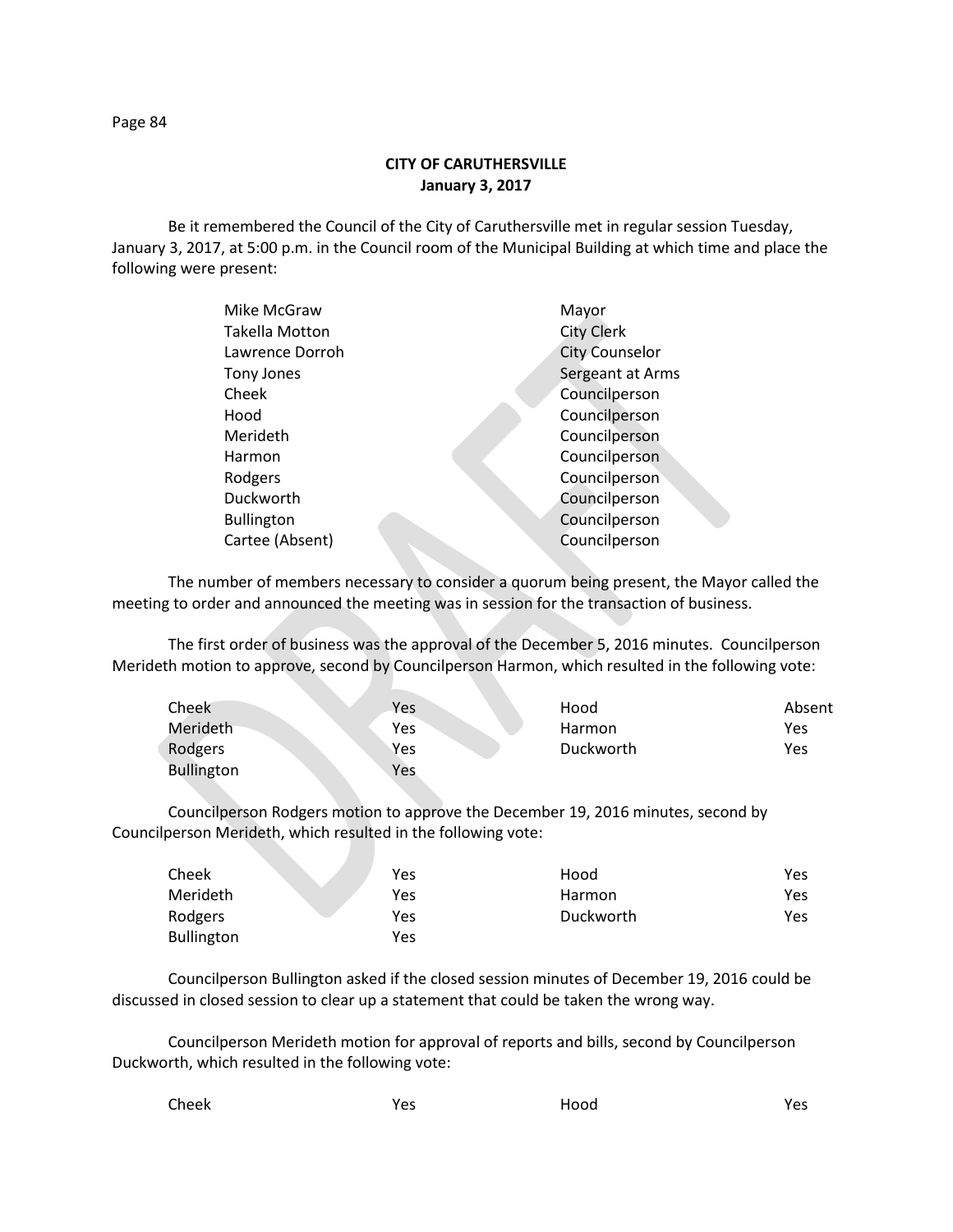| Merideth          | Yes | Harmon    | Yes |
|-------------------|-----|-----------|-----|
| Rodgers           | Yes | Duckworth | Yes |
| <b>Bullington</b> | Yes |           |     |

Presentation of letters and other communications; Dawn Jordan asked to speak to the Council about what was going on with Healthy Schools Healthy Communities. One of the programs, the Walking School Bus, is in need of participants to walk with the students. The Elementary school is the target area within a mile radius going door to door picking up the students. There's an application process with a background check, and the cost will be free of charge to the applicant. The tentative schedule for the Walking School Bus will be 7:10 a.m. through 7:40 a.m. starting in April. There's no Walking School Bus in the evening. There will be classes conducted at the PIN office on learning to eat healthy for you and your family in 2017. Patricia Cagle is the Certified Health Coach; classes are from 10:00 a.m. to 11:00 a.m. There's also a Swimming Club being developed for Middle School students to learn how to swim. Only 10 students will be able to participate in the program. You can contact Dawn Jordan at (573) 333- 5301 ext. 228 or Karen Henson at (573) 333-0031.

Mayor's report; Buffington continues to work on the HVAC system at the Recreation Center, the anticipated end date is in February. Hill Electric, a local contractor, will be doing the emergency HVAC system for the Library. Mitzi Dell will be checking the status of the City's application for the Marlar Loop, January 4, 2017. A complaint was received from a resident on E.  $10^{th}$  St. about their yard being left in poor condition with the installation of the sewer lines. The problem will not be able to be addressed until warmer weather.

Mayor McGraw along with Nick Cartee and Jeff Montgomery met with Mr. Jim Rosen with PACE Properties. The incentives were discussed that were drafted in a letter by Counselor Dorroh and the Mayor. Mr. Rosen has stated that there's nothing to report as of to date, but it would be in the best interest of the City to keep the rumors to a minimum. No one knows definitely what business will occupy the Wal-Mart building. Wade Mansfield will be working with Melisa McClain on the Committee for Downton Redevelopment. The Council had voted to have the January 16 meeting on January 17, 2017, but the Ameren public hearing is January 17, 2017. Councilperson Duckworth motion to move the meeting to Wednesday January 18, 2017, second by Councilperson Merideth, which resulted in the following vote:

| Cheek             | Yes | Hood      | Yes |
|-------------------|-----|-----------|-----|
| Merideth          | Yes | Harmon    | Yes |
| Rodgers           | Yes | Duckworth | Yes |
| <b>Bullington</b> | Yes |           |     |

Unfinished business; Councilperson Merideth had talked with Counselor Dorroh about the Police and Fire vacation hours. Counselor stated that he didn't know if the Council had any changes are where it stood. Councilperson Bullington inquired about the last paragraph of the revised vacation policy as to exactly how many hours the police and fire would average. It was discussed that the police would average 42.75 hours, excluding Tony Jones and Jerry Hudgens, and the fire average hours would be 48 hours per week. After more discussion, it was decided to go ahead with the revised vacation policy concerning the Police & Fire departments and all other full time employees at 40 hours per week.

Page 85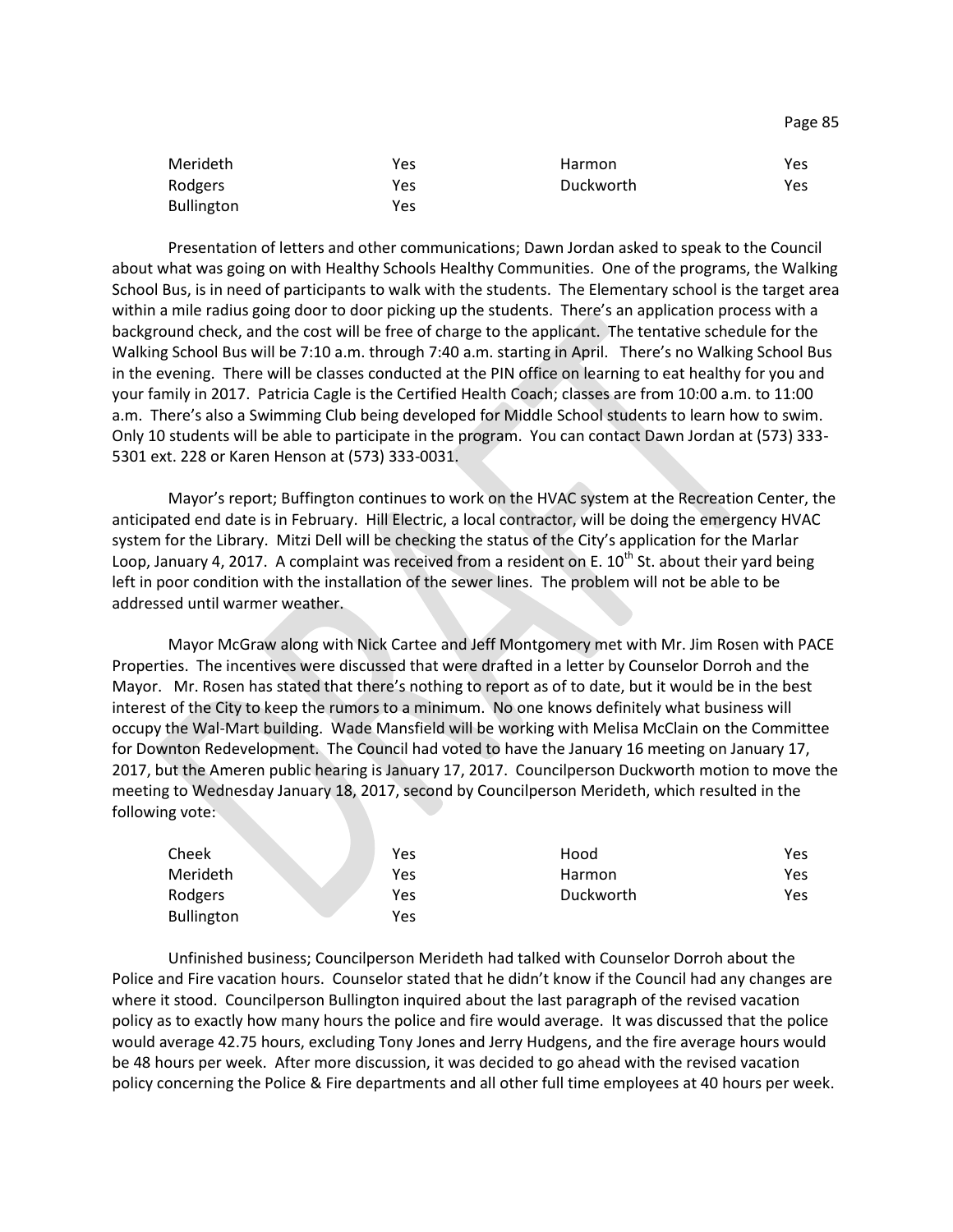## Page 86

Councilperson Harmon motion to approve the revision, second by Councilperson Cheek, which resulted in the following vote:

| Cheek             | Yes | Hood      | Yes |
|-------------------|-----|-----------|-----|
| Merideth          | Yes | Harmon    | Yes |
| Rodgers           | Yes | Duckworth | Yes |
| <b>Bullington</b> | Yes |           |     |

Councilperson Bullington read a letter from a resident commending Tony Jones on how he conducted himself when handling a tense situation. The resident stated that Chief Jones leadership and dedication was appreciated.

Police & Fire report; there were 3 fire calls from December 20, 2016 through January 3, 2017 as follows: 12/20/16, Fire alarm sounding at Caruthersville Middle School; 12/26/16, Fire alarm sounding at Southgate Living Center; 01/03/17, Light fixture arching at Post Office. The Caruthersville Wal-Mart donated \$2,500 through the Community Grant Program. Proceeds will go towards 6 pagers for the department, special thanks to manager Buddy Barger. Chief Charlie Jones also reported that there were 106 fire calls this year compared to 122 last year.

Water & Sewer report; Paul Shaw reported that the motor for  $12<sup>th</sup>$  and Ward was up and running, and that the second motor was being fixed. Rural Water helped with the sludge report, and John Chittenden is working on the next step to take with the process. One of the Aerator units is cracked, which is under warranty. They're looking at the most cost effective way to fix the problem. Councilperson Harmon made mention of John Chittenden addressing the Council on January 17, 2017. Paul will be contacting Mr. Chittenden as to when he will be coming, once all the numbers are in concerning the Waste Water plant.

Councilperson Bullington reported that the minimum wage was increasing by 5 cents, and that it would affect 10 employees at the Recreation Center. Councilperson Bullington motion to increase the employee's hourly rate to \$7.70, second by Councilperson Duckworth, which resulted in the following vote:

| Cheek             | Yes | Hood          | Yes |
|-------------------|-----|---------------|-----|
| Merideth          | Yes | <b>Harmon</b> | Yes |
| Rodgers           | Yes | Duckworth     | Yes |
| <b>Bullington</b> | Yes |               |     |

Library report; Teresa Tidwell reported that Hill Electric had to postpone putting in the HVAC unit, but would do so as soon as the weather permits. The Christmas Story Time was very successful, and they will be looking at doing special story time events every 2 months.

Councilperson Bullington along with Councilperson Duckworth and Counselor Dorroh will look at the revision of the personnel manual taking a section at a time. Communication can occur through emails, and everyone will have the chance to participate.